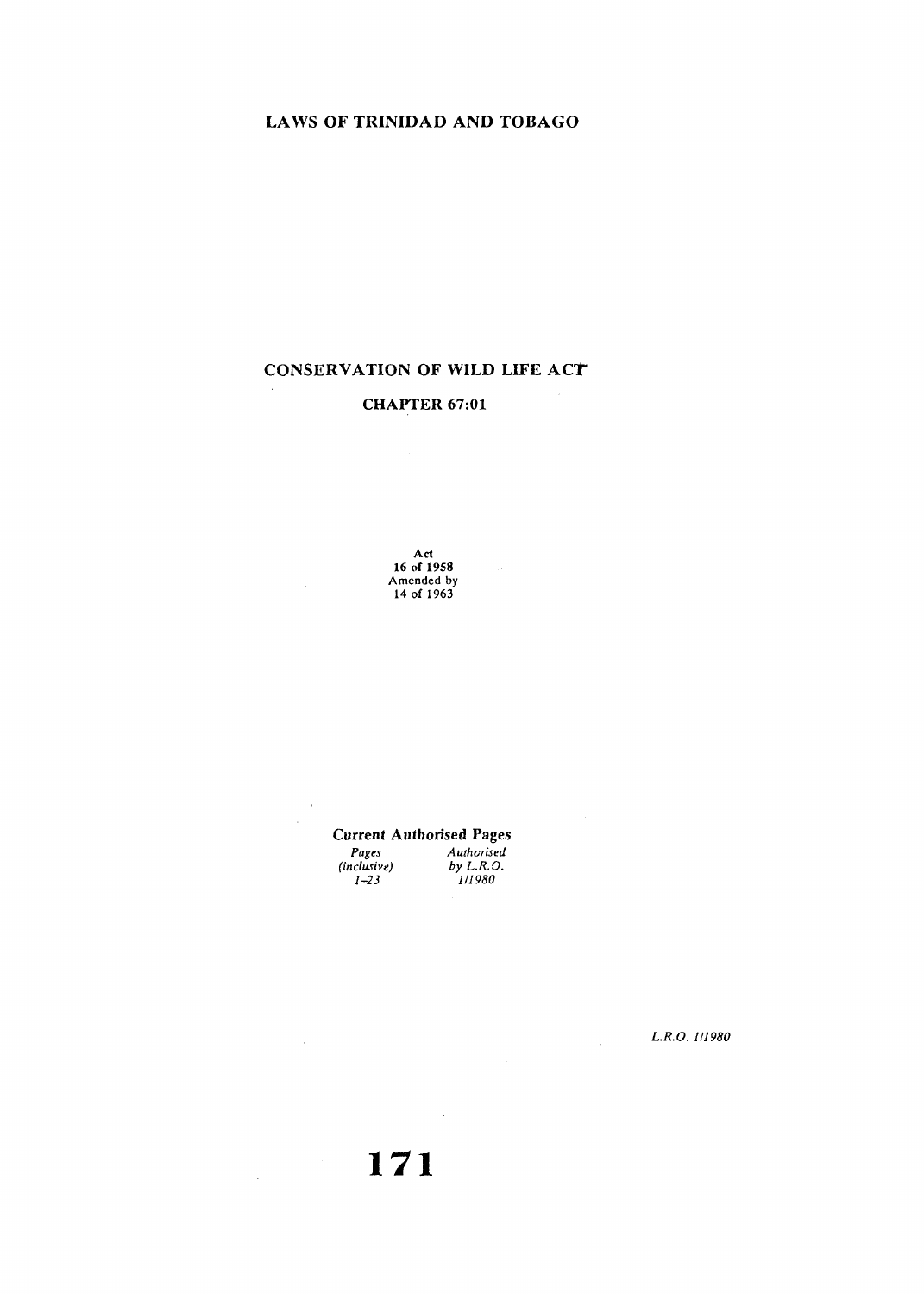$\mathbf{r}$ 

*Conservation of Wild Life* **Chap. 67:01** 

3

#### **CHAPTER 67:01**

#### **CONSERVATION OF WILD LIFE ACT**

#### ARRANGEMENT OF SECTIONS

- **SECTION** 1. Short title.
	- 2. Interpretation.
	- 3. Game Sanctuaries.
	- 4. Hunting etc., in Game Sanctuary.
	- 5. Hunting protected animals.
	- 6. Hunting etc., in state lands.
	- 7. Hunting prohibited **in** close season.
	- 8. Establishment and composition of Wild Life Conservation Committee.
	- 9. Residents' Licences.
	- 10. Special Game Licence in certain cases.
	- 11. Vermin.
	- 12. Powers of search and seizure.
	- 13. Persons found offending.
	- 14. Arrest without warrant.
	- 15. Punishment for assaulting or resisting Game Warden.
	- 16. Right of Game Warden to conduct case.
	- 17. Acceptance by Game Warden of compensation for offence.
	- 18. Exportation of animals.
	- 19. Customs laws to apply to animals.
	- 20. Penalties, fees etc., to be paid to Comptroller of Accounts.
	- 21. Offences punishable summarily.
	- 22. Penalties where no express penalty.
	- 23. Appointment of Game Wardens and Honorary Game Wardens.
	- 24. Regulations.

FIRST SCHEDULE. SECOND SCHEDULE. THIRD SCHEDULE. FOURTH SCHEDULE. FIFTH SCHEDULE. SIXTH SCHEDULE.

*L.R.O. 111980*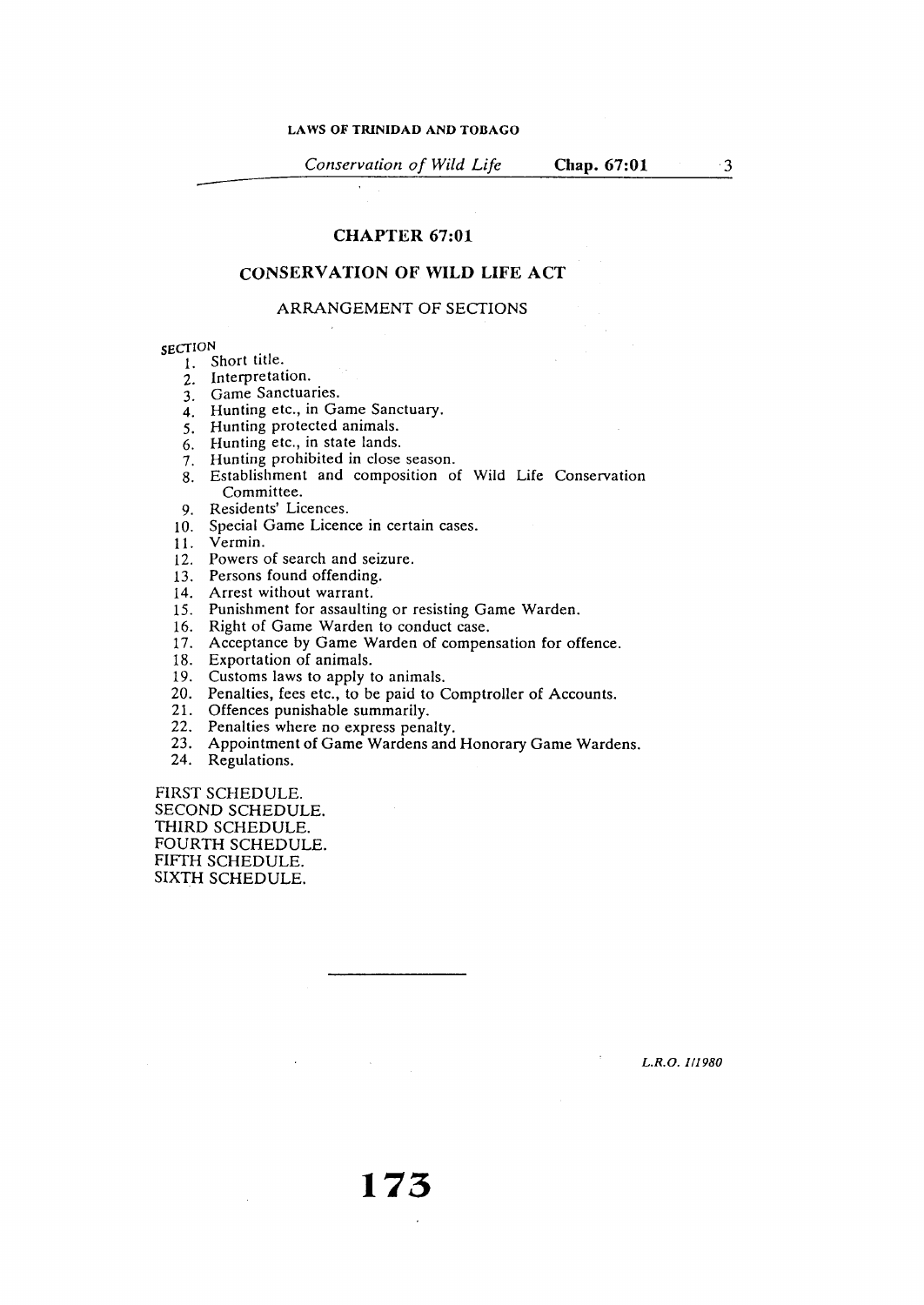**Chap. 67:01** *Conservation of Wild Life* 

#### **CHAPTER 67:01**

### **CONSERVATION OF WILD LIFE ACT**

#### 16 of 1958. **An Act to make better provision for the Conservation of Wild Animal Life in Trinidad and Tobago.**

# Commencement. 49/1963.

Short title.

4

#### [15TH MARCH 1963]

**1.** This Act may be cited as the Conservation of Wild Life Act.

Interpretation. (14 of 1963].

 $2.$  In this Act-

- " animal" means any mammal, bird or reptile and includes the eggs, carcase, meat, nest or young thereof; but does not include any domesticated animal or any animal which has been lawfully kept in captivity;
- "Chief Game Warden" means the Conservator of Forests and includes any officer of the Forest Department authorised by him to act on his behalf;
- Fifth Schedule. "close season" means the period of the year specified in the Fifth Schedule:
	- "State Lands" includes-
		- $(a)$  the waste or vacant lands of the State within Trinidad and Tobago; and
		- (b) all lands vested in the State whether by forfeiture, purchase or exchange and not dedicated to the public;
	- "Forest Reserve" means a Forest Reserve declared as such by the Land Regulations for the time being in force;
	- "Game Sanctuary" means any area declared to be a Game Sanctuary in accordance with section 3;
	- "Game Warden" means any person declared to be a Game Warden in accordance with section 23(1) and includes an Honorary Game Warden;

"gun" includes an air-gun, blow-pipe, set gun, sling-shot and any article from which any shot, bullet or other missile may be discharged;

"hunt" means killing, wounding, pursuing, capturing or molesting by any method, any animal, and also attempting to do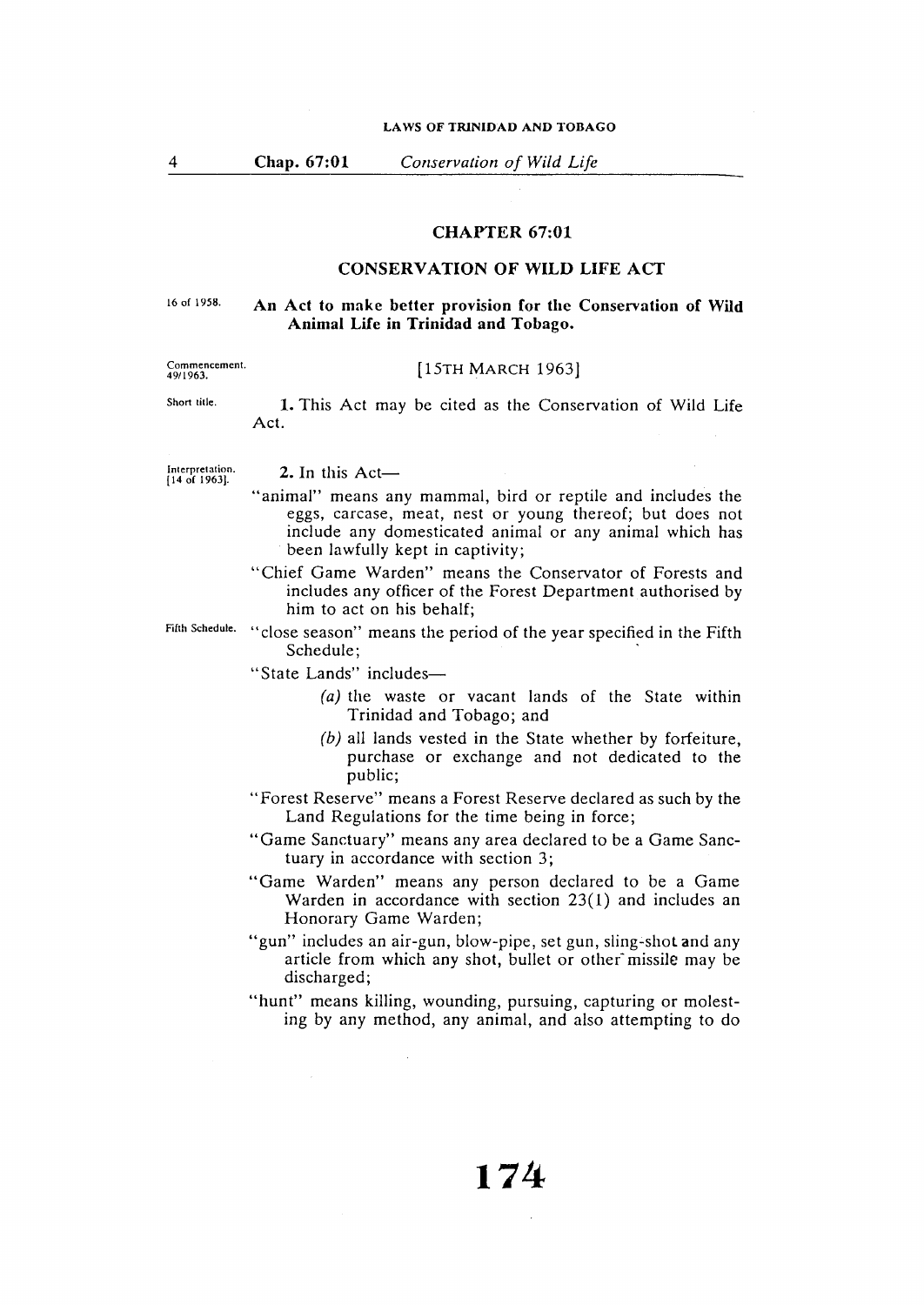| Conservation of Wild Life |  | Chap. 67:01 |
|---------------------------|--|-------------|
|                           |  |             |

any of such things; and includes any act immediately directed at the killing or capture of any animal;

"protected animal" means any animal not specified or mentioned Second and<br>in the Second or Third Schedule. in the Second or Third Schedule.

**3.** (1) The areas, the boundaries of which are set forth in the First Schedule, are hereby declared to be Game Sanctuaries. Game **Sanctuaries.** 

 $(2)$  The Chief Game Warden with the approval of the Minister may by Notification amend the First Schedule by adding thereto or deleting therefrom any area specified in such notice and may alter the limits and boundaries of any Game Sanctuary.

**4.** (1) Except as provided by sections 9 and 10 any person  $\frac{\text{Hunting, etc. in}}{\text{Same}$  $w$ ho $-$ 

- (a) hunts or is a member of a party engaged in hunting ahy animal in a Game Sanctuary; or
- (b) is found within a Game Sanctuary under circumstances showing that he was hunting any animal; or
- (c) takes any dog or knowingly permits any dog to enter or be in a Game Sanctuary for the purpose of hunting; or
- $(d)$  carries in a Game Sanctuary any gun or other weapon or device capable of being used to hunt animals,

is guilty of an offence and is liable to a fine of one thousand dollars or to imprisonment for three months.

(2) Any person found in a Game Sanctuary in possession of any animal shall be deemed to have hunted such animal in such Game Sanctuary unless the contrary be proved, the onus of which proof shall lie upon the person charged.

S. (1) Except as provided by section 10 no person shall hunt or shall be a member of a party engaged in hunting any protected animal. Hunting protected animals.

 $(2)$  Any person who-

- *(a)* contravenes subsection (1); or
- (b) has in his possession the whole or any part of a protected animal,

is guilty of an offence and liable to a fine of one thousand dollars or to imprisonment for three months.

*L.R.O. 1/1980* 

First Schedule.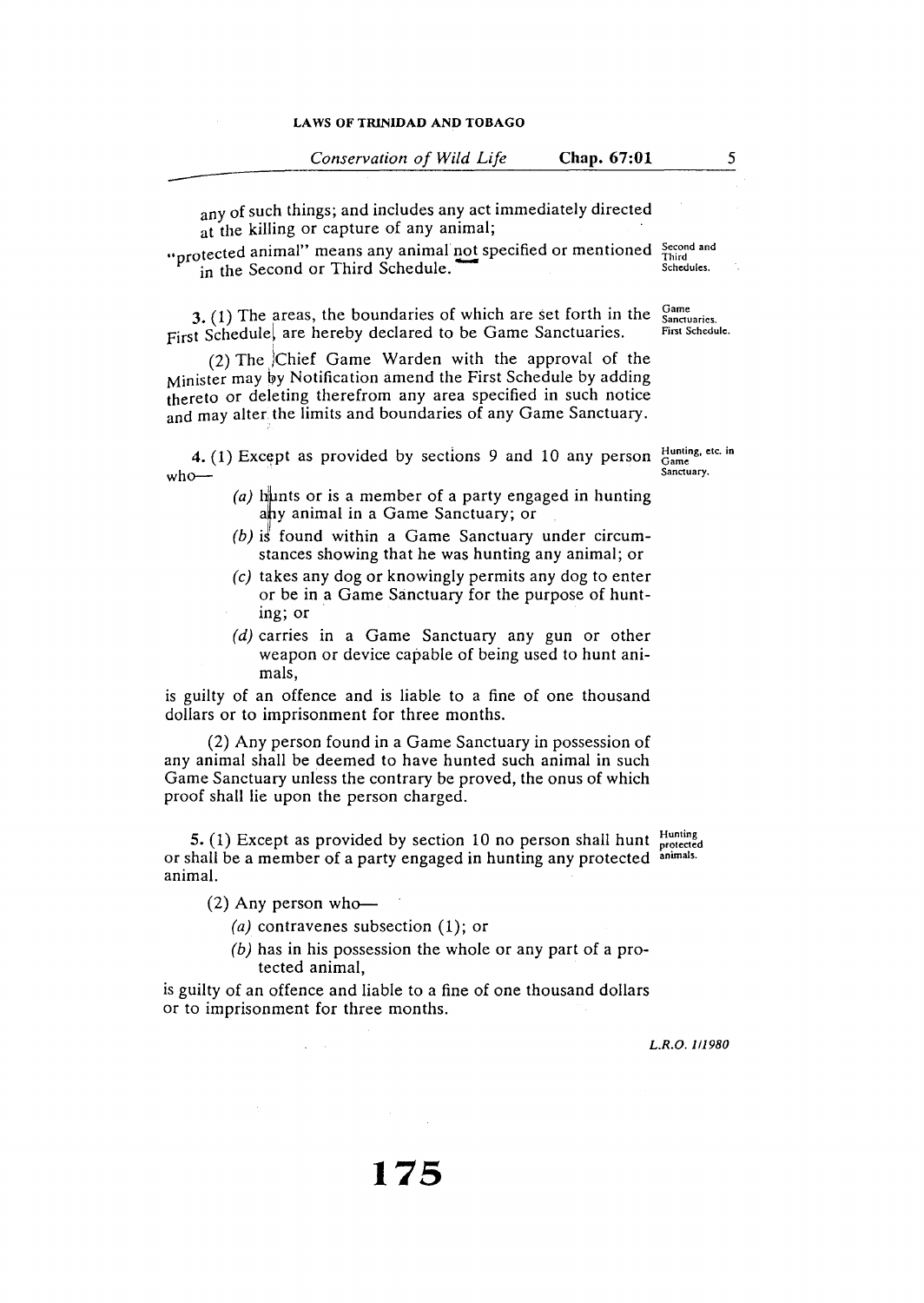Hunting, etc. in<br>State Lands.

**6.** ( 1) Except as provided by sections 9 and 10 no person shall-

- *(a)* hunt or be a member of a party engaged in hunting any animal specified in the Second Schedule, in State Lands; or
- (b) be found within State Lands under circumstances showing that he was hunting any such animal; or
- (c) take or knowingly permit any dog to enter or be in State Lands; or
- (d) carry in State Lands any gun or other weapon or device capable of being used to hunt such animals,

save in accordance with the terms and conditions of a licence issued by the Chief Game Warden (in this Act referred to as a State Game Licence).

(2) A State Game Licence shall be in the prescribed form, shall be valid for the period specified therein and shall not be transferable.

(3) Any person who obtains a State Game Licence issued under this section, and is found on State Lands in circumstances showing that he is hunting, shall on demand produce such licence for inspection by a Game Warden or constable, and in default thereof is guilty of an offence and liable to a fine of one hundred dollars.

(4) Any person who contravenes subsection  $(1)$  is liable to a fine of four hundred dollars or to imprisonment for three months and to be disqualified from holding or obtaining a State Game Licence for such period as the Magistrate thinks fit.

(5) Any person who, while disqualified from holding or obtaining a State Game Licence under subsection (4)—

> (a) hunts or is a member of a party engaged in hunting in State Lands; or

(b) obtains or attempts to obtain a State Game Licence, is liable to a fine of two thousand dollars or to imprisonment for six months.

 $(6)$  A person convicted of an offence under subsection  $(5)$ shall, without prejudice to the power of the Court to order a longer period of disqualification, be disqualified *for* a period of not less than twelve months from the date of the conviction from holding or obtaining a State Game Licence, and on a second conviction for a like offence shall be permanently disqualified from holding or obtaining a State Game Licence.

Second Schedule.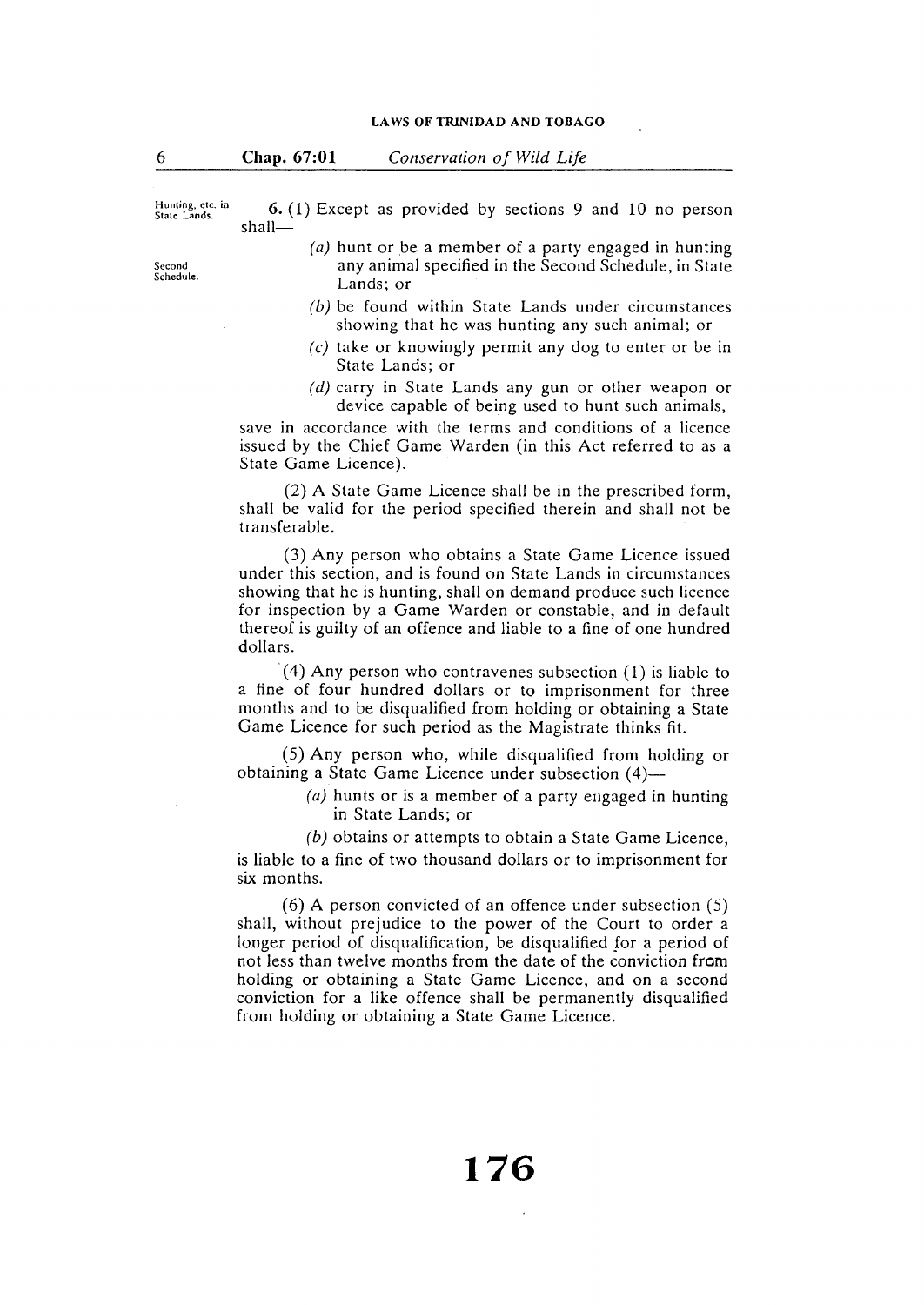*Conservation of Wild Life* **Chap. 67:01** 

(7) Any Game Warden may arrest without warrant any person found committing an offence under subsection (5).

7. (1) Except as provided under subsection (2) and section  $\frac{\text{Hunting}}{\text{probabilityed in}}$ 10, no person shall hunt or be a member of a party engaged in  $\frac{1}{14}$  of 1963]. hunting any animal during the close season.

(2) The Chief Game Warden may, on such terms and conditions as he may think fit, on application made by the owner or custodian of dogs normally used for hunting, in writing, authorise such owner or custodian to exercise such dogs by pursuing agouti and deer in lands other than Forest Reserves and Game Sanctuaries during the close season.

(3) No person authorised to exercise dogs in the manner described in subsection (2) shall, while engaged in such pursuit, have in his possession any gun or other weapon or device for the capture or killing of any animal.

(4) Any person who contravenes subsection  $(1)$  or subsection (3) is liable to a fine of two thousand dollars or to imprisonment for six months.

**8.** (1) There shall be established a Committee to be called the  $\frac{Establishment}{and}$ Wild Life Conservation Committee. The Committee shall consist composition of Wild Life of the Conservator of Forests as Chairman and not more than Conservation nine other members to be appointed by the Minister as follows:

- (a) one member to represent amateur hunters in Trinidad and Tobago;
- (b) one member to represent field naturalists in Trinidad and Tobago;
- (c) one member to represent the Trinidad and Tobago Police Service;
- (d) one member to represent the Agricultural Society of Trinidad and Tobago;
- *(e)* one member to represent the Zoological Society of Trinidad and Tobago;
- *(/)* one member to represent the interests of Cage Birds fanciers;
- $(g)$  one member being a duly qualified ornithologist;
- $(h)$  one member being a duly qualified zoologist;
- (i) one member to represent the Minister.

(2) Every member of the Committee shall, unless his

Committee.

*L.R.O. 111980* 

7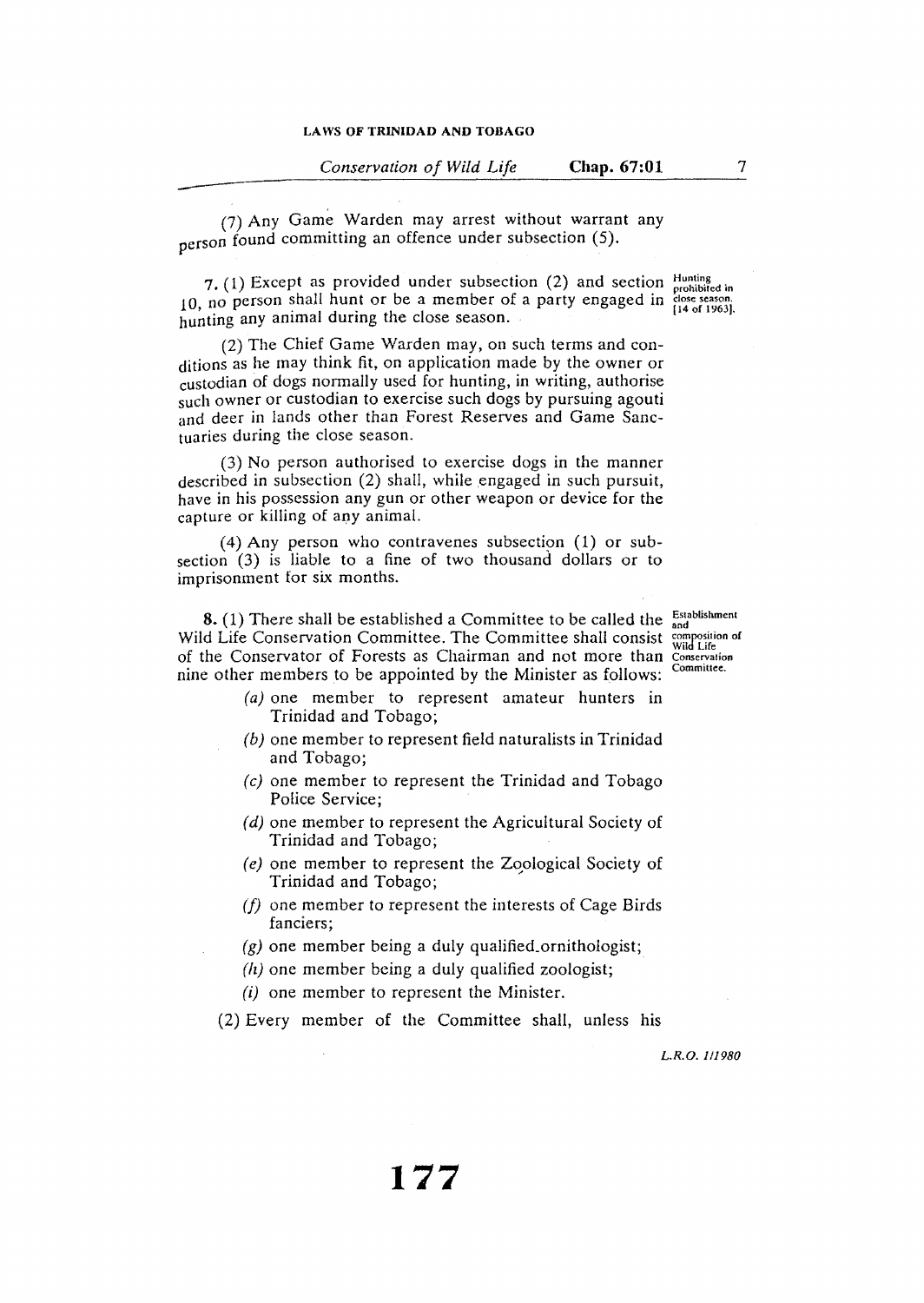appointment is sooner determined by the Minister or he sooner resigns by notice in writing to the Minister, or he sooner dies, hold office for three years from the date of his appointment but shall be eligible for re-appointment from time to time.

(3) The Minister may appoint any person to act in the place of the Chairman or any other member of the Committee in the case of the absence or inability to act of such Chairman or other member.

( 4) The Committee may act notwithstanding any vacancy in the number of members constituting the Committee.

(5) The Committee shall have power to regulate its own procedure.

(6) The Committee shall act in an advisory capacity to the Minister on all matters pertaining to the conservation of wild life in Trinidad and Tobago.

Residents' **Licences.** 

**9.** (1) The Chief Game Warden may, on application made in writing, grant to any person who is ordinarily resident within State Lands or a Game Sanctuary, a licence (to be known as a Resident's Licence) to keep dogs, guns and other weapons or devices capable of being used to hunt animals while such person is so resident.

(2) A Resident's Licence shall be in the prescribed form and shall be valid for the period specified therein and shall not be transferable.

Special Game **Licence in**  certain cases.

**10.** (1) The Chief Game Warden may upon such conditions as he thinks fit, grant licences (in this Act referred to as Special Game Licences) which shall entitle the holder to hunt any animal specified therein for any of the following purposes:

- (a) scientific research;
- (b) collection of specimens for zoological gardens, museums and similar institutions;
- *(c)* the eradication of animals declared to be vermin by section 11.

(2) A Special Game Licence issued for any of the purposes mentioned in subsection (1) may authorise the hunting of any animal, whether in a Game Sanctuary or not.

(3) A Special Game Licence granted under subsection (1) shall be in the form set forth in the Fourth Schedule and shall state the species, number and sex of each animal which may be

#### Fourth Schedule.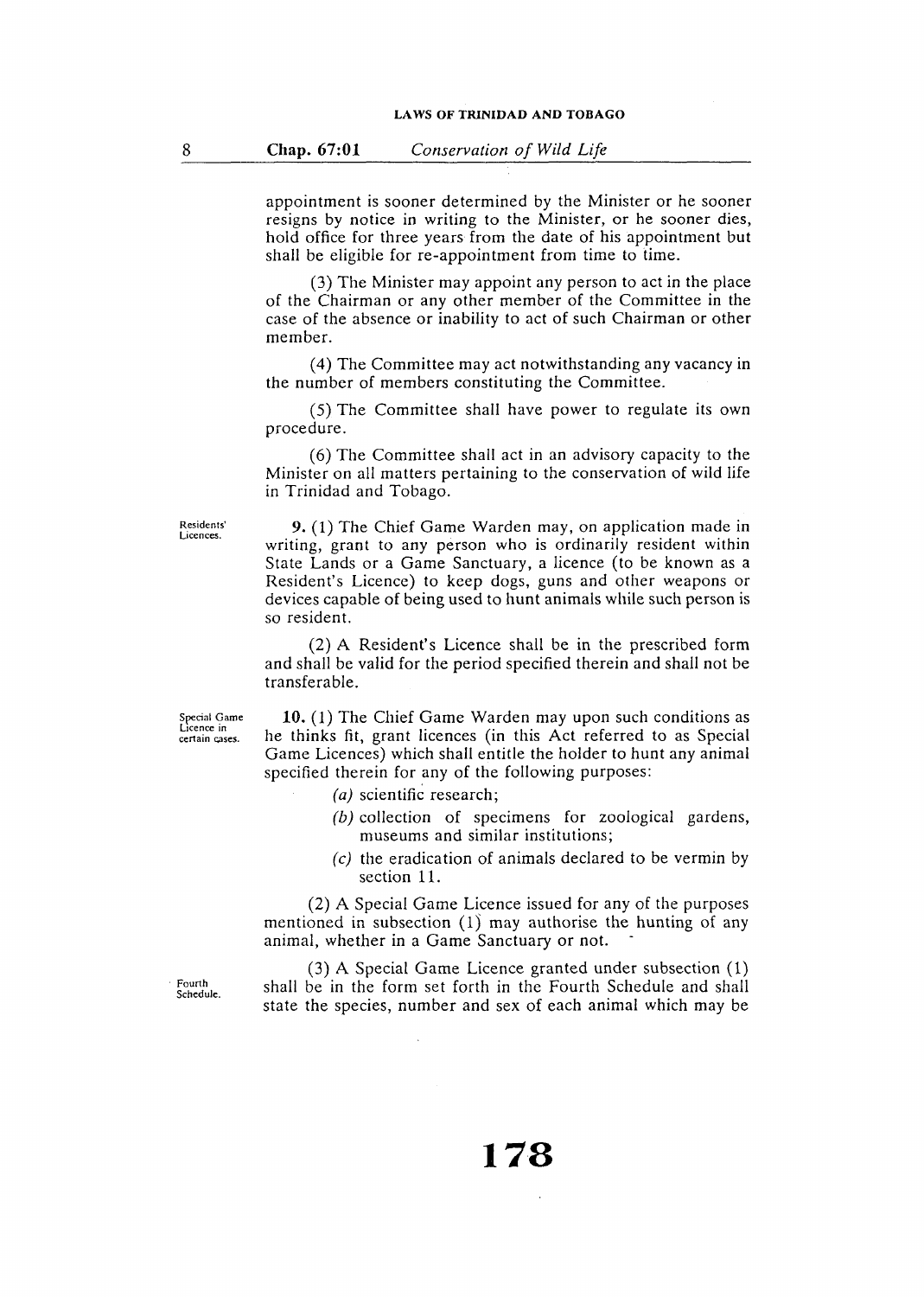9

hunted and shall be limited as regards the period and area within which the hunting is to take place.

(4) The Chief Game Warden may suspend or cancel any Special Game Licence granted under subsection (1).

**11.** (1) The animals mentioned in the Third Schedule **are** Vermin. Third Schedule. hereby declared to be vermin.

(2) Subject to sections 4 and 6, the owner or occupier of any lands, his agent or servant may, without licence of any kind, on such lands hunt and destroy any animal mentioned in the Third Schedule whether during the close season or not.

12. (1) If any Game Warden or constable has reasonable **Powers** of grounds for suspecting that any person has contravened any of seizure. the provisions of this Act he may-

- *( a)* require any such person to produce for inspection any animal in his possession or any licence or other document issued to him under this Act;
- (b) stop and search any person and any vehicle, boat or other conveyance in the possession of such person or in which such person happens to be, and open and search any baggage or other thing in his possession;
- (c) enter and search any tent, building or land in the occupation of any such person; but no dwelling house shall be entered without a warrant except in the presence and with the consent of the owner or occupier thereof;
- $(d)$  seize any animal in the possession of any such person;
- *( e)* seize all guns, dogs, boats, vehicles or other equipment which he has cause to suspect was used in connection with any such contravention.

(2) When any person is convicted of an offence under this Act, any animal in respect of which the offence has been committed and all guns, dogs, boats, vehicles and other equipment used in the commission of such offence are liable to be forfeited to the State by order of the Magistrate or to be otherwise dealt with as to the Magistrate may seem just. Such forfeiture may be in addition to any other penalty or compensation prescribed for such offences.

(3) Where the carcase or meat of an animal is seized under this section, the Magistrate before whom such animal is brought,

*L.R.O. 111980*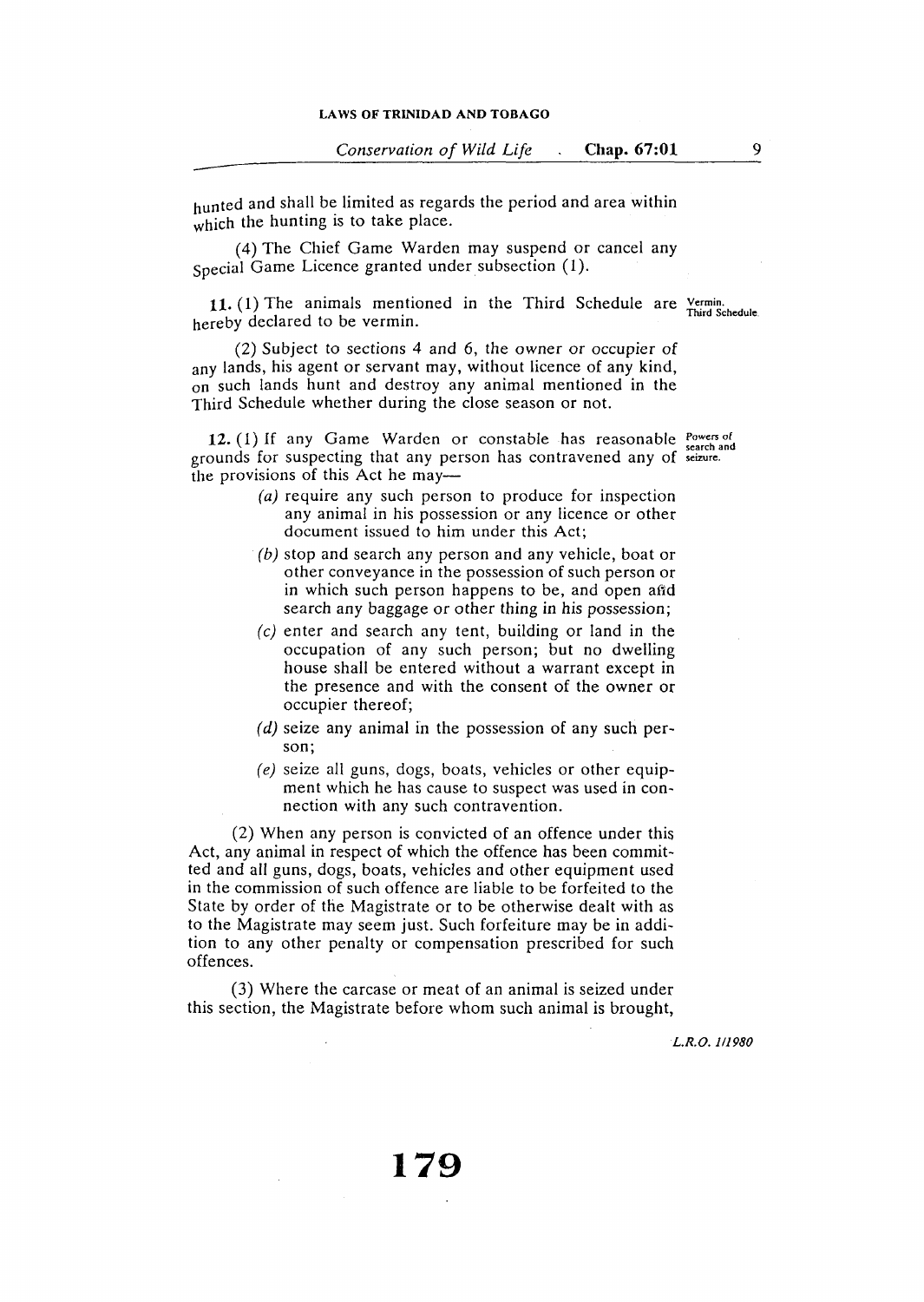shall, if in his opinion it cannot be adequately preserved, forthwith order the same to be tendered as an exhibit, and shall thereafter make such order with respect to its disposal as may seem to him just and reasonable.

Persons found offending. **13.** Where any person is found committing an offence against this Act it shall be lawful for any other person to require such offender to give his name and place of abode, and in case the offender does not give his name or place of abode, or gives a name or place of abode that is false, such offender shall, in addition to any other penalty to which he may be liable under this Act, be guilty of an offence and liable to a fine of one hundred dollars or to imprisonment for thirty days.

Arrest without **warrant. 14.** Any Game Warden may arrest without warrant any person found committing an offence against this Act whose name or place of abode is unknown to him, and may detain such person at a Police Station until the name and place of abode of such person can be ascertained.

Punishment for **assaulting or**  resisting Game Warden.

**15.** Any person who assaults, obstructs or resists any Game Warden in the execution of his duty is guilty of an offence and liable to a fine of one thousand dollars or to imprisonment for three months.

**16.** Where any Game Warden makes a complaint against any person for an offence against this Act, any other Game Warden may appear on his behalf before a Magistrate who is hearing the said complaint and shall have the same privileges as to addressing the said Magistrate and as to examining any witnesses as if he were the complainant.

**17.** (1) The Minister may, by writing under his hand, empower a Game Warden-

- *( a)* to accept from any person admitting the commission of any offence against this Act, the fine for which does not exceed two hundred dollars, a sum of money not exceeding two hundred dollars by way of compensation for such offence; and
- (b) when any property has been seized as liable to forfeiture, to release the same on payment of the value thereof as estimated by the Game Warden.

(2) A Game Warden acting under subsection (1) shall issue

#### Right of Game Warden to conduct case.

Acceptance by Game Warden of compensation<br>for offence.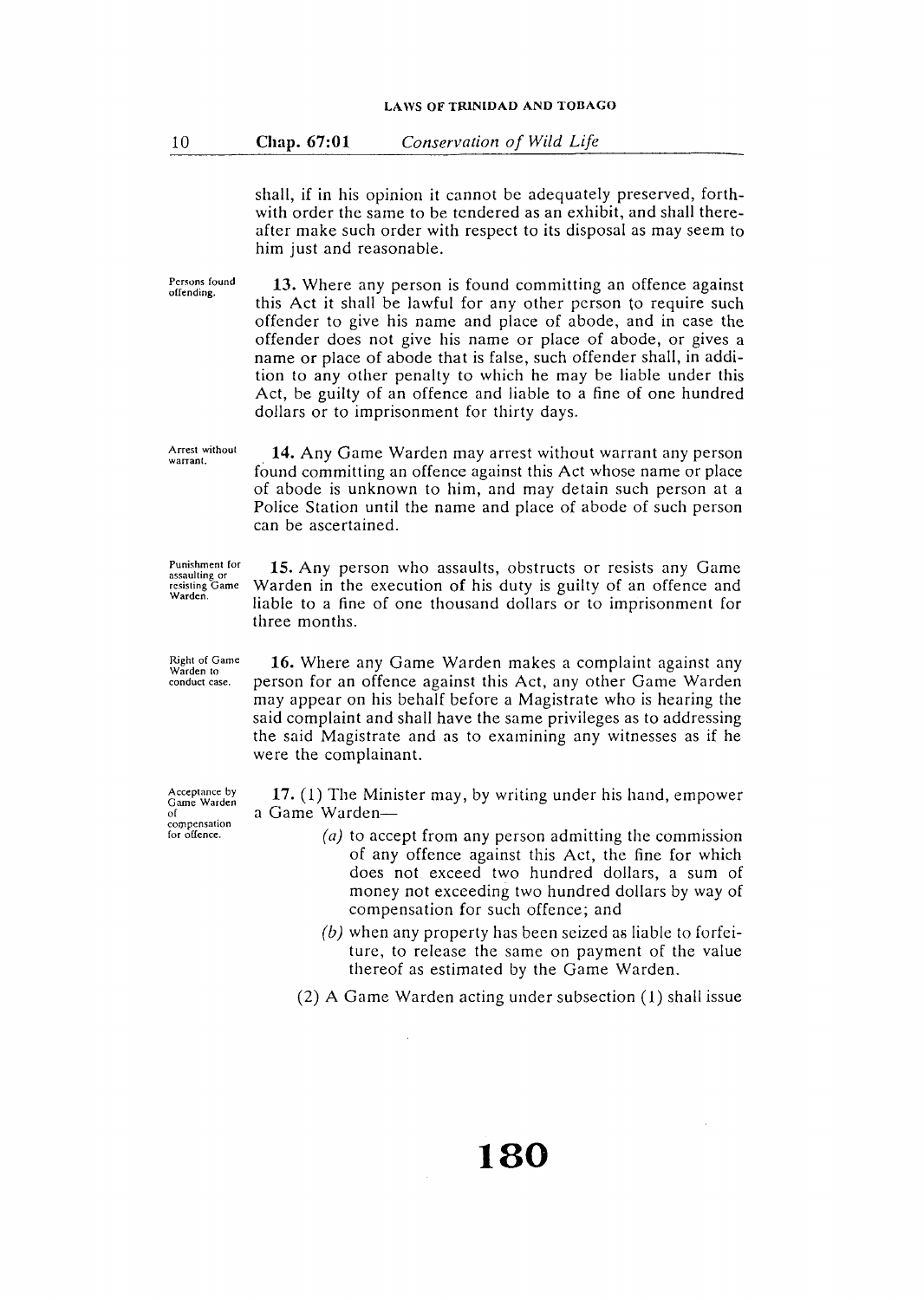11

to the person admitting an offence a receipt for all monies paid by way of compensation or value.

(3) On payment of such sum of money, or such value or both, as the case may be, to the Game Warden, such person, if in custody shall be discharged, the property if seized shall be released, and no other proceedings shall be taken against such person or property in respect of the offence.

( 4) All money received under this section shall be paid to the Comptroller of Accounts who shall place the same to the credit of the general revenue.

18. (1) No animal shall be exported or carried coastwise without the written permission of the Chief Game Warden.

(2) Any person who exports or brings any animal to any quay or other place to be shipped for exportation or to be carried coastwise without the written permission of the Chief Game Warden is liable to a fine of two thousand dollars or to imprisonment for six months in addition to any other penalty to which he may be liable under this Act.

**19.** All provisions of the Customs Ordinance relating to uncus-19. All provisions of the Customs Ordinance relating to uncus-<br>tomed and prohibited goods and proceedings for breaches of the animals.<br>Law state of the animals. law relating thereto, shall apply as fully and effectually to animals  $\frac{1}{11950}$  Ed.). prohibited to be exported or carried coastwise under and by virtue of that Ordinance.

**20.** Subject to section 21 all penalties, compensation and other Penalties, fees, to be paid onles fees, to be paid  $\sum_{\text{etc., to Comptroller}}$ monies recovered under this Act and all fees received in respect of licences granted or issued under this Act shall be paid to the Comptroller of Accounts who shall place the same to the credit of the general revenue.

**21.** All offences against this Act shall be punishable on sum- offences **EXTAR SHORES against this Tick share be punishable** on sain punishable mary conviction before a Magistrate who may direct that any summarily. portion not exceeding one-half of the penalty imposed shall be paid and awarded to any person other than a Game Warden or constable who had given information which led to the conviction of the offender, provided that such person be not an accessory.

22. Any person guilty of an offence against this Act for which **Penallies where** no penalty is expressly provided is liable to a fine of two hundred penalty. dollars.

**animals.** 

of Accounts.

*L.R.O. 1/1980*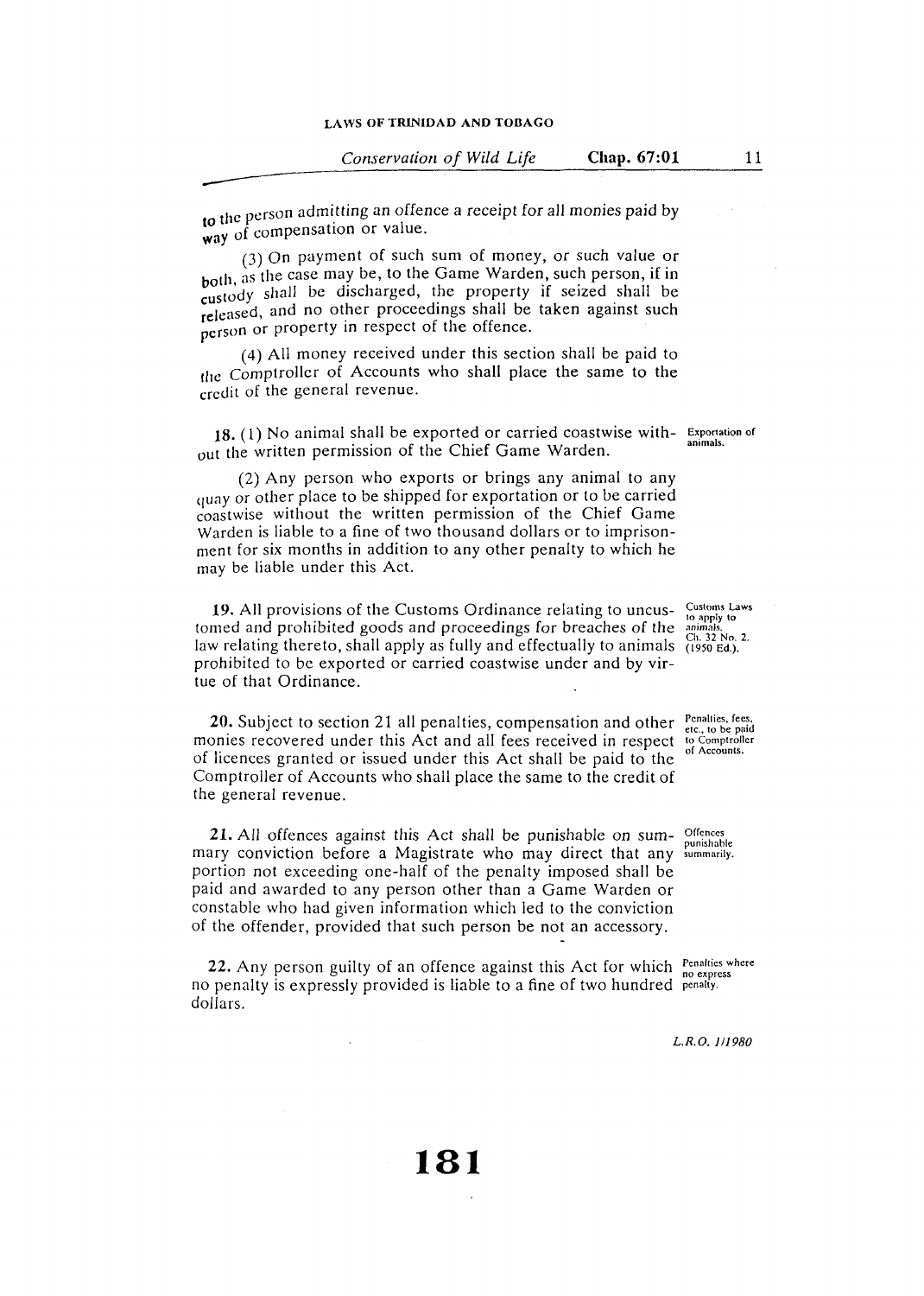Appointment of<br>Game Wardens<br>and Honorary<br>Game<br>Wardens. Sixth Schedule.

23. (1) The holders of the offices mentioned in the Sixth Schedule are hereby declared to be Game Wardens for all the purposes of this Act.

(2) The Minister may from time to time by notice published in the *Gazecte* appoint fit and proper persons to be Honorary Game Wardens for the purpose of assisting in the carrying out of this Act.

(3) An Honorary Game Warden shall have all the powers conferred by this Act upon a Game Warden.

**Regulations.**  Second and<br>Third Schedule.

- **24.** (1) The Minister may make regulations—
	- (a) altering and amending the Second or Third Schedule by adding thereto, or removing therefrom, the name of any animal and may apply any such alteration to the whole of Trinidad and Tobago or confine it to any district or other area thereof;
	- (b) prescribing conditions as to the numbers or sex of any animal which may be hunted in lands other than Game Sanctuaries generally or in any such lands in particular;
	- (c) prohibiting or limiting at any time for the whole of Trinidad and Tobago or any part thereof any method employed for hunting any animal which appears to him unduly destructive or improper;
	- $(d)$  prescribing forms and making provisions for the issue of, and fees for, licences under this Act;
	- *( e)* restricting or imposing conditions for the keeping of any animals in captivity;
	- *(f)* prohibiting the sale or purchase of the meat of any animal;
	- $(g)$  providing generally for the better carrying out of the objects of this Act;
	- *(h)* prescribing penalties not exceeding two hundred dollars on summary conviction for the contravention of any regulation.

(2) The Conservation of Wild Life Regulations (formerly contained in a Schedule to this Act) shall be deemed to be made under subsection (1) and may be amended or revoked under this section.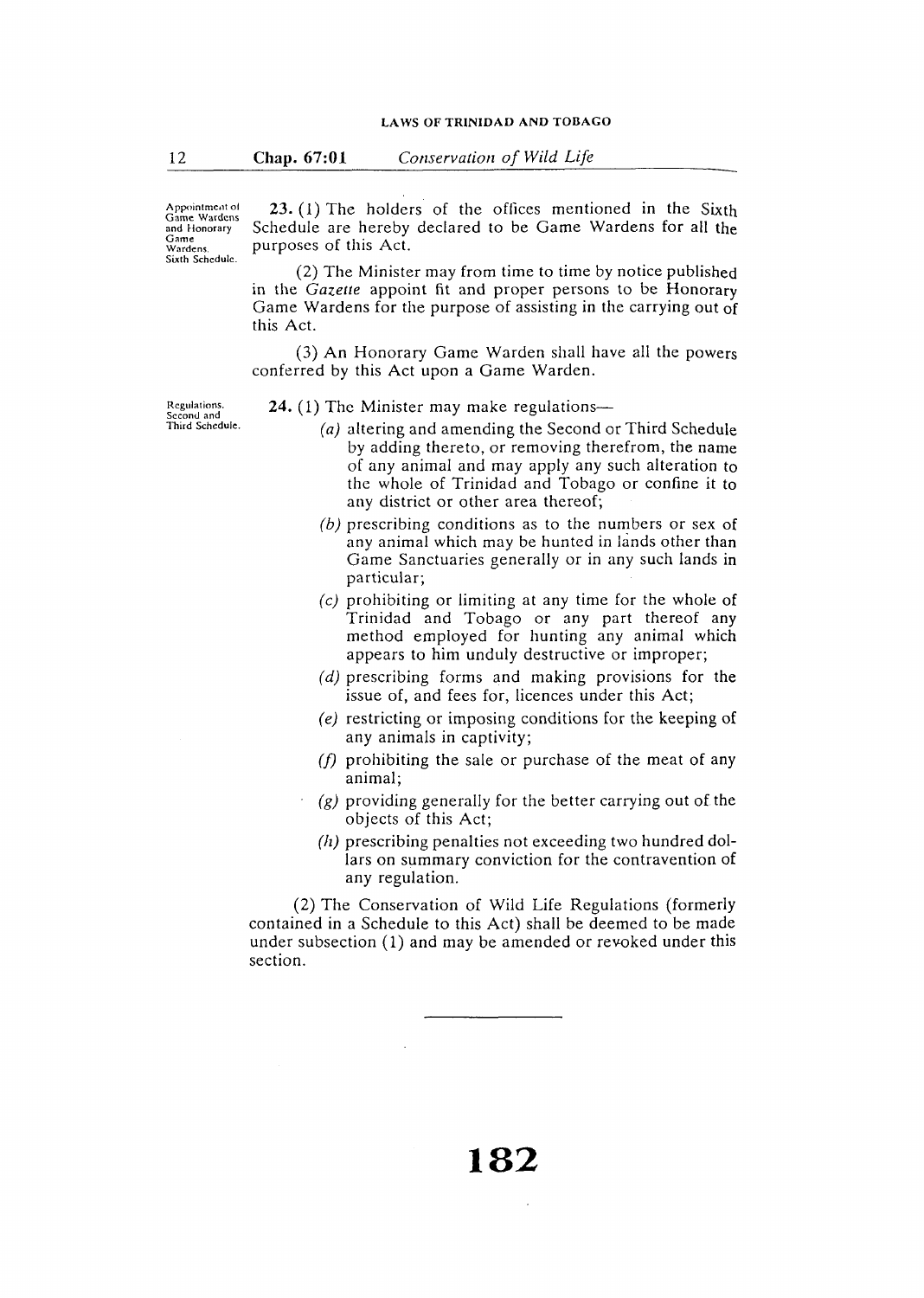*Conservation of Wild Life* **Chap. 67:01** 

#### **FIRST SCHEDULE**

Section 3. (141/1968).

13

#### GAME SANCTUARIES

**1***. Northern Range Game Sanctuary*<br>**Portion B—The Boundaries are those of Portion B of the** Northern Range Reserve as proclaimed in *Gazette,* Proclamation No. 8 of 1922 dated 2nd February 1922.

2. *Valencia Game Sanctuary* 

### Boundaries-

N.-Valencia Road.

E.-Oropouche River, exclusive of alienated land to the

S.-Ouare River, exclusive of alienated lands to the north thereof.

W.-Oropouche Vega Road, exclusive of alienated lands to the east thereof.

## 3. *Central Range Game Sanctuary*

Boundaries-

N.-Boundary of Central Range Reserve from pillar 4A to Cumuto Road.

E.-Cumuto Road and Brasso-Tamana Road.

S.-Brasso-Tamana Road.

W.-Boundary of Central Range Reserve from pillar 4A to Brasso-Tamana Road.

# 4. *Trinity Hills Game Sanctuary*

Boundaries-

N.-Northern boundary of the Móruga Reserve eastwards to the private road of the Trinidad Leaseholds Limited.

E.-Trinidad Leaseholds Limited private road from where it enters Moruga Reserve until it reaches the eastern boundary of the Trinity Hills Reserve, thence the Reserve boundary to the sea.

S.-The sea.

W.-The eastern boundary of Cat's Hill Reserve, from the northern boundary of the Moruga Reserve, a line joining the south-eastern corner of the Reserve to the north-western corner of the Trinity Hills Reserve thence the western boundary of the Trinity Hills Reserve and its prolongation to the sea.

*L.R.O. 111980*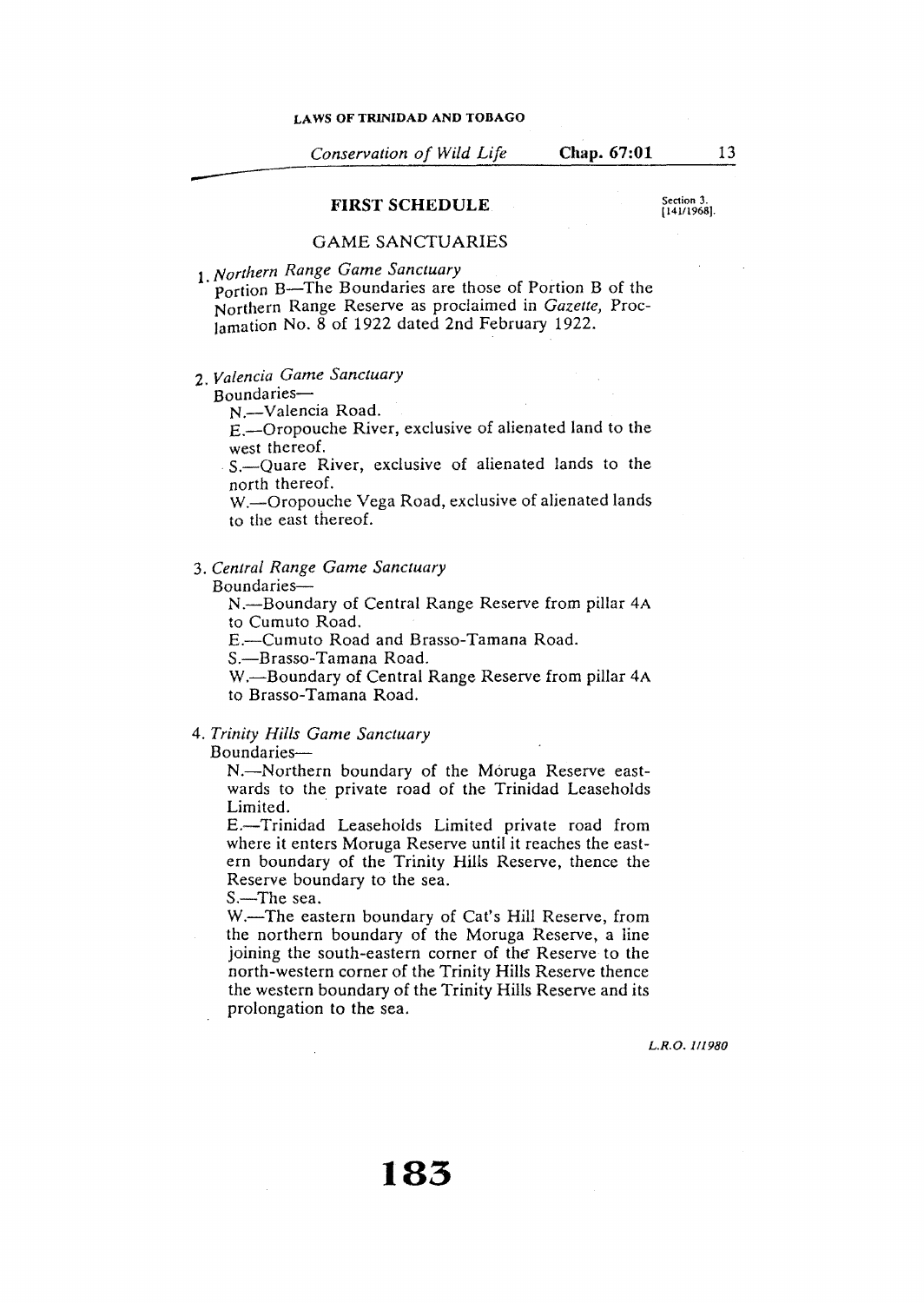#### **Chap. 67:01** *Conservation of Wild Life*

- 5. Southern Watershed Game Sanctuary Boundaries-
	- N.-The northern boundary of the Southern Watershed Reserve.

E.-The Marne Diable Road and its continuation to the sea.

```
S.—The sea.
```
W.-The Quinam Road and its continuation to the sea.

- 6. *Little Tobago Game Sanctuary*  The whole island.
- 7. *Saul d' Eau Game Sanctuary*  The whole island of Saut d' Eau also called Maravaca, situate near the North Coast of Trinidad.
- 8. *So/dado Rock Game Sanctuary* in the Serpent's Mouth, off Icacos Point.
- 9. *Caroni Swamp Game Sanctuary*

Boundaries-

 $N$ -By the southern bank of the Blue River from the western bank of No. 2 (North and South) drain to the western bank of No. 4 (North and South) drain.

E.-By the western bank of No. 2 (North and South) drain.

S.—By a line demarcated by stakes running from the western bank of No. 4 (North and South) drain to the western bank of No. 2 (North and South) drain.

W.-By the western bank of No. 4 (North and South) drain.

10. *Kronstadt Island Game Sanctuary* 

The whole island.

11. *Marne L' En fer Game Sanctuary* 

Boundaries-

N.--By the Forest Reserve Main Road.

E.-By Bungalow and No. 20 Road.

S.-By Blue Basin and No. 31 Road.

W.-By New Camp Road.

12. *Bush Bush Wild Life Sanctuary* 

Comprising 3,840 acres of the Nariva Swamp and bounded as follows:

All that area of the Nariva Swamp comprising 3,840 acres and bounded as follows:

On the East from a point located 4,000 !ks. from the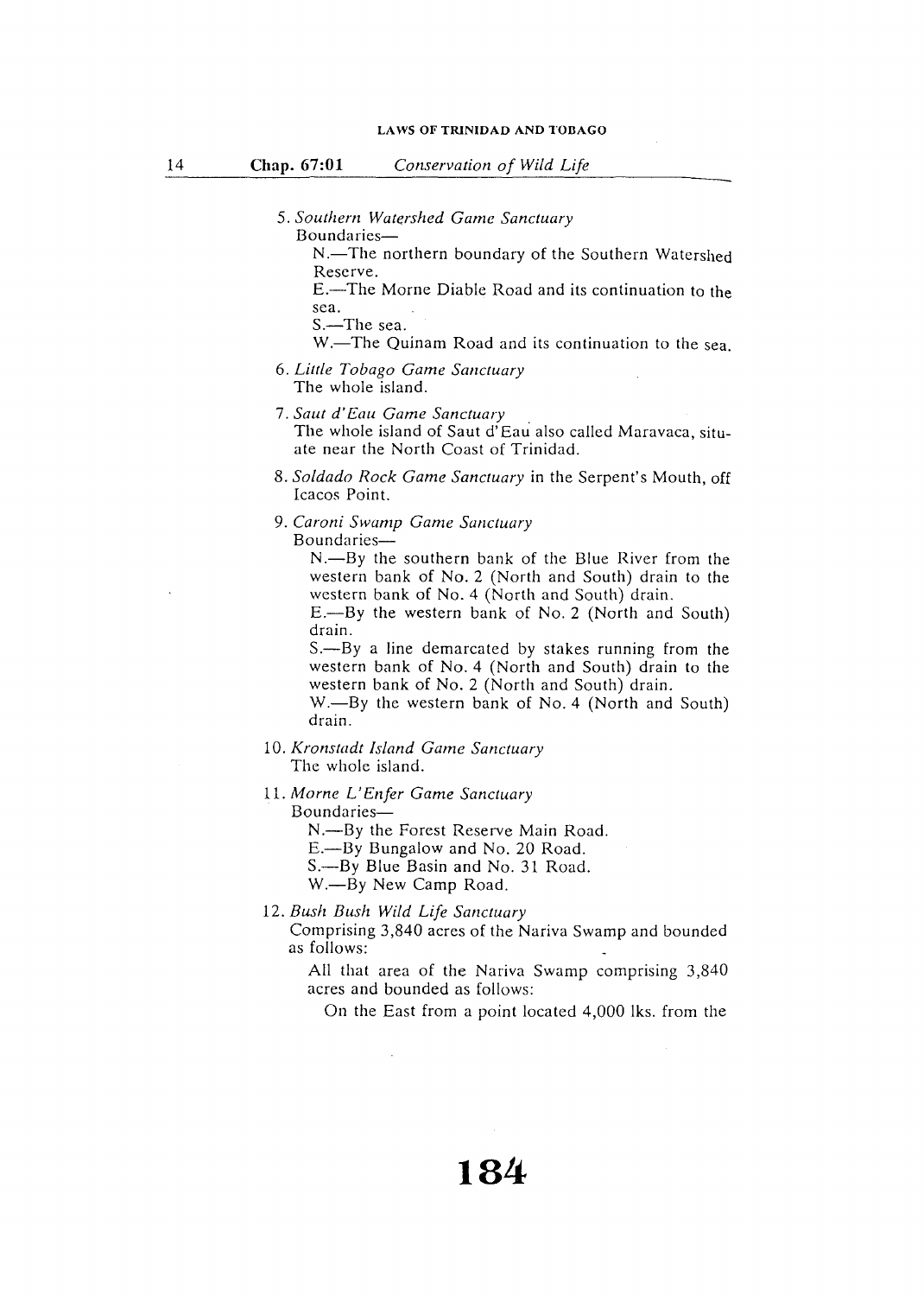45 m.m. on the Manzanilla Road, on a bearing of approximately 255 degrees (having co-ordinates based on the Cassini Soldner Projection of 305,500 Jks. N. and 592,770 E.) thence by a cut and staked line running in a direction of bearing 165 degrees for a distance of  $1\frac{1}{2}$  miles.

Thence on the South, by a cut and staked line running in a direction of 255 degrees for a distance of 4 miles;

Thence on the West, by a cut and staked line running in a direction of 345 degrees for a distance of  $1\frac{1}{2}$  miles;

Thence on the North, by a cut and staked line running in a direction of 75 degrees for a distance of 4 miles to the point of starting.

Section 6.

## **\*SECOND SCHEDULE**

#### PART I

*Animals-*

Alligator or ·Cayman Lizards Agouti Armadillo (Tattoo) Deer *(in Trinidad only)*  Lappe Quenk (Peccary or Wild Hog)

#### PART II

*Birds-*

*Amazona Amazonica Amazonica,* Lim or Common Amazon Parrot

*Charadriidae-All* birds belonging to the Family *Charadriidae*  or Plovers (including Petit Collier, Gros Collier, Pluviers) Corbeau, Common Town *(Coragyps)* 

Cormorants *(Phalacrocorax olivaceus olivaceus and Phalacrocorax auritus)* 

Cranes, *(Ardea heredias* and *Ardea cocoi)*  Ducks, Ouikiki *(Dendrocygna autumnalis)* 

L.R.O.1I1980

<sup>•</sup>This Schedule has been amended by the following G.Ns.: 178/1971, 143/1972, 126/1973, 170/1973, 195/1973, 42/1974, 158/1974, 159/1974, 125/1975, 126/1975, 140/1975, 150/1977.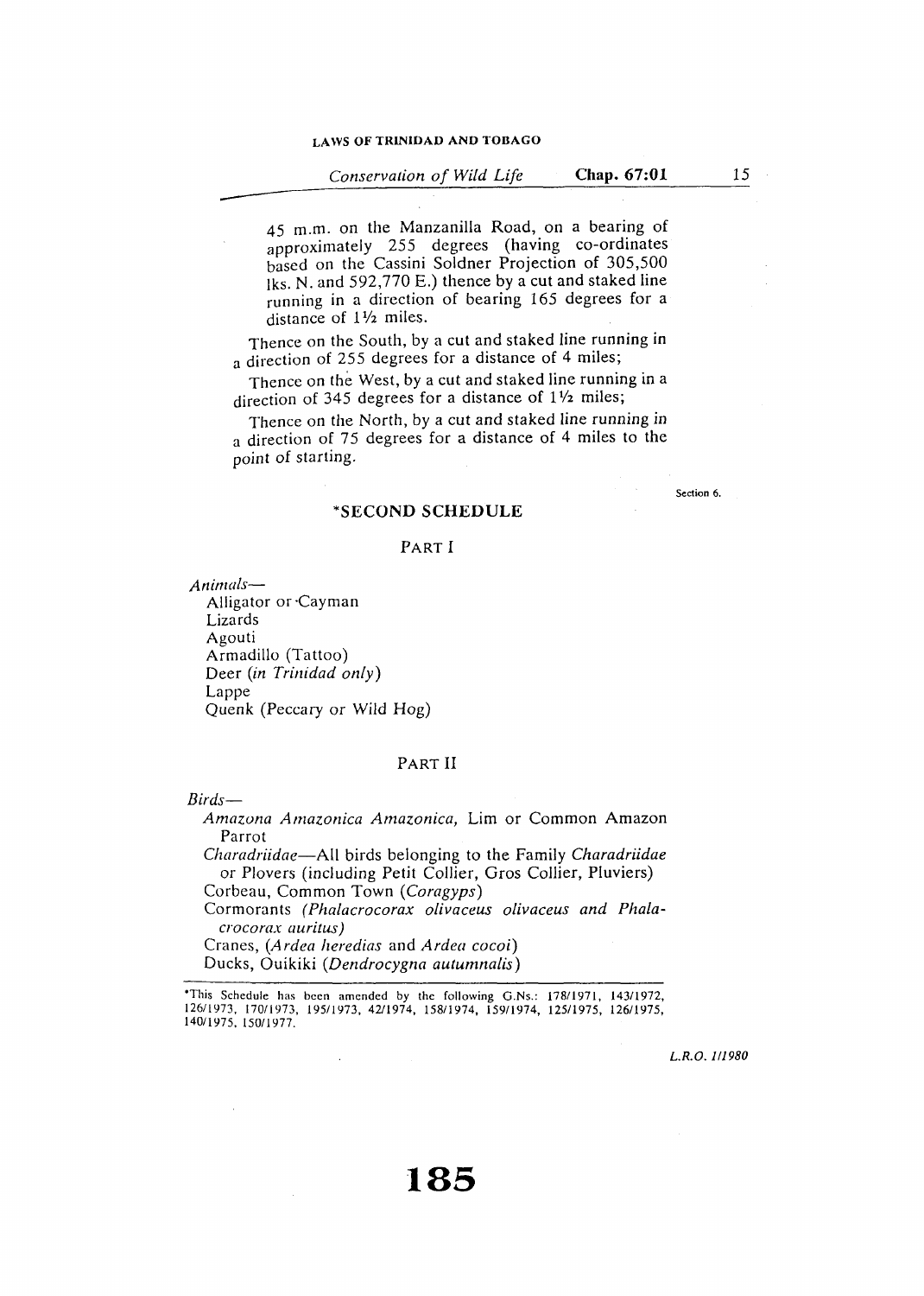Ducks, Wild ( except Bahama Pintails) *(Poecilonetta bahamensis, Anas Bahamensis, Dafila acuta, Dafila bahamensis),* Muscovy *(Cairina moschata)* 

Heron, Blackcrowned Night or Crabier Batali *(Nycticorax nycticorax)* 

Heron, Boatbilled or Crabier Bee Plat *(Cochlearius)* 

Heron, Yellowcrowned Night or Crabier a Croissant *(Nyctanassa violacea)* 

Ibis, Scarlet-(Flamant or Flamingo) *(Guara rubra)* 

*Rallidae-All* birds belonging to the Family *Rallidae* (Coots, Rails, Wateriowl and *their allies)* 

Ramier or pigeon (all kinds)

*Scolopacidae-AII* birds belonging to the Family *Scolopacidae*  or Snipes and Sand Pipers (Snipes, Curlews, Sand Pipers, White-wings, Yellow-legs, Godwits, Sanderlings)

#### PART III

Regulation 5.

#### CAGE BIRDS

*Cage birds which may be captured or kept captive by cage*  Chicki-Chong or Bullfinch *(Oryzoborous angloensis)*  Cravat *(Tanagra trinitatis)*  Finch, Yellow-bellied Parakeet *(Ferpus passerinus)*  Picoplat *(Spermophila intermedia)*  Semp *(Tanagra violacea)*  Ring Neck Chat or Nun *(Spermophila bouvronides)* 

Section 11. [126/1973].

#### **THIRD SCHEDULE**

*List of animals declared as vermin* 

1. Bats

- 2. Mapipire Balsin or Fer de Lance *(Bothrops atrox)*
- 3. Mapipire Zanana or Bushmaster *(Lanchesis muta)*
- 4. Mice
- 5. Mongoose
- 6. Rats
- 7. Snakes, Coral *(Micrurus spp.)*
- 8. Squirrels
- 9. Yellow-tails *(Ostinops decumanus)*
- 10. Manicou *(Opossum)*

11. Green Parrot

12. Cocrico *(Orta/is ruficanda ruficanda)*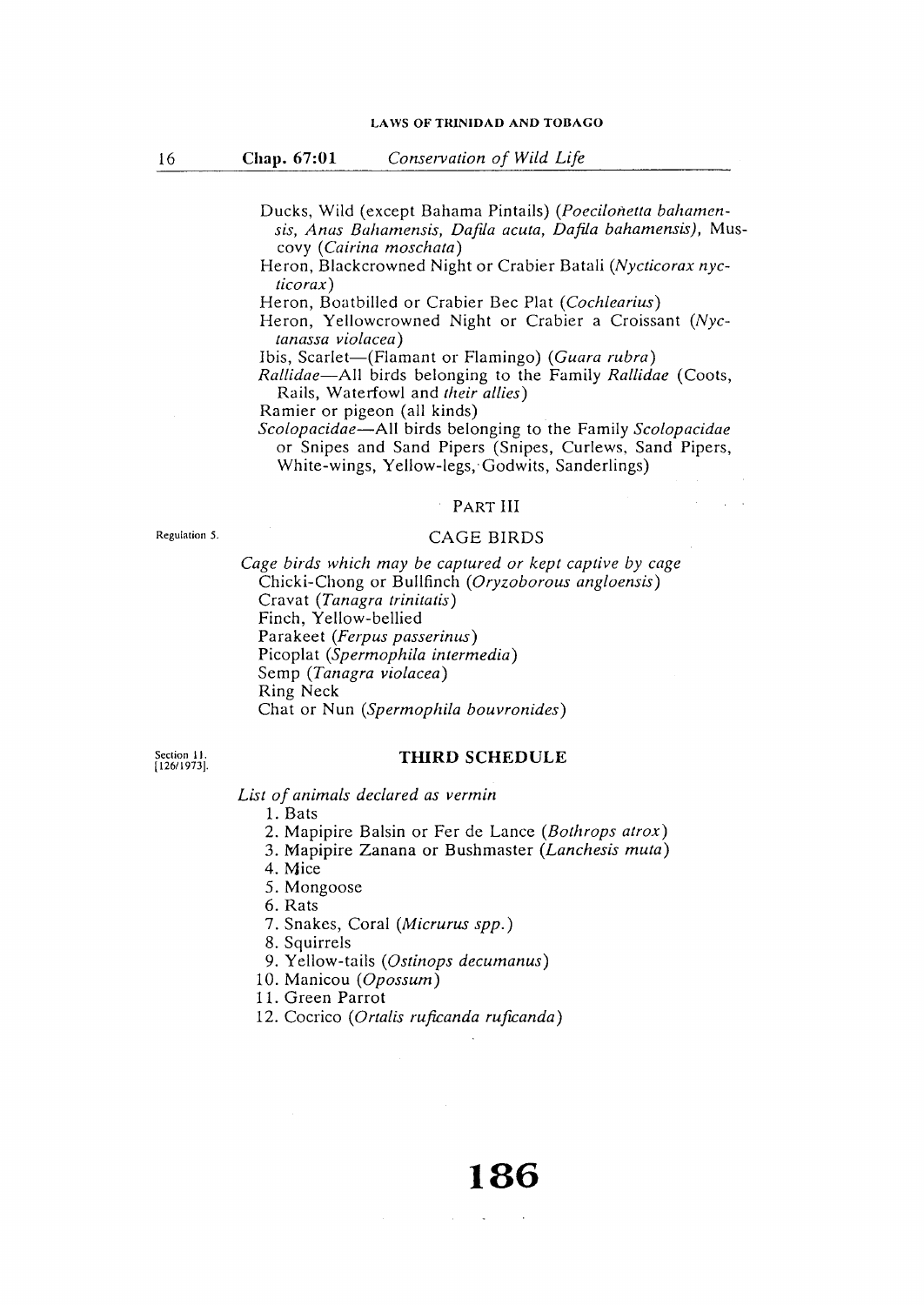#### **LAWS OF TRINIDAD AND TOBAGO**

| Conservation of Wild Life                                                   | Chap. 67:01       |             |
|-----------------------------------------------------------------------------|-------------------|-------------|
| <b>FOURTH SCHEDULE</b>                                                      |                   | Section 10. |
| FORM OF SPECIAL GAME LICENCE                                                |                   |             |
| THE CONSERVATION OF WILD LIFE ACT                                           |                   |             |
|                                                                             | (address)         |             |
| , to hunt the following animals:                                            |                   |             |
| <b>Coccupation or profession)</b><br>(species, number and sex) <sup>*</sup> |                   |             |
| (describe area of State Lands)                                              |                   |             |
| *delete where inapplicable.                                                 |                   |             |
|                                                                             | Chief Game Warden |             |
|                                                                             |                   |             |

# **HFTH SCHEDULE**

CLOSE SEASON

*Period*  From 1st April to 30th September

 $\mathcal{L}^{\pm}$ 

*Places*<br>Throughout Trinidad and Tobago.

 $\Delta \sim 10^4$ 

 $\mathcal{A}^{\mathcal{A}}$  and  $\mathcal{A}^{\mathcal{A}}$  $\mathcal{L}_{\text{eff}}$ 

# **SIXTH SCHEDULE**

**1:37** 

 $\hat{f}(\hat{f})$  and  $\hat{f}(\hat{f})$  and  $\hat{f}(\hat{f})$ 

Section 23.

Section 2.

Assistant Conservators of Forests Forest Supervisors Forest Officers Wardens  $\label{eq:2} \frac{1}{\sqrt{2}}\left(\frac{1}{\sqrt{2}}\right)^2$ Assistant Wardens

 $\label{eq:2.1} \frac{1}{\sqrt{2}}\sum_{i=1}^n\frac{1}{\sqrt{2}}\sum_{i=1}^n\frac{1}{\sqrt{2}}\sum_{i=1}^n\frac{1}{\sqrt{2}}\sum_{i=1}^n\frac{1}{\sqrt{2}}\sum_{i=1}^n\frac{1}{\sqrt{2}}\sum_{i=1}^n\frac{1}{\sqrt{2}}\sum_{i=1}^n\frac{1}{\sqrt{2}}\sum_{i=1}^n\frac{1}{\sqrt{2}}\sum_{i=1}^n\frac{1}{\sqrt{2}}\sum_{i=1}^n\frac{1}{\sqrt{2}}\sum_{i=1}^n\frac$ 

 $\sim 10$ 

*L.R.O. 111980*